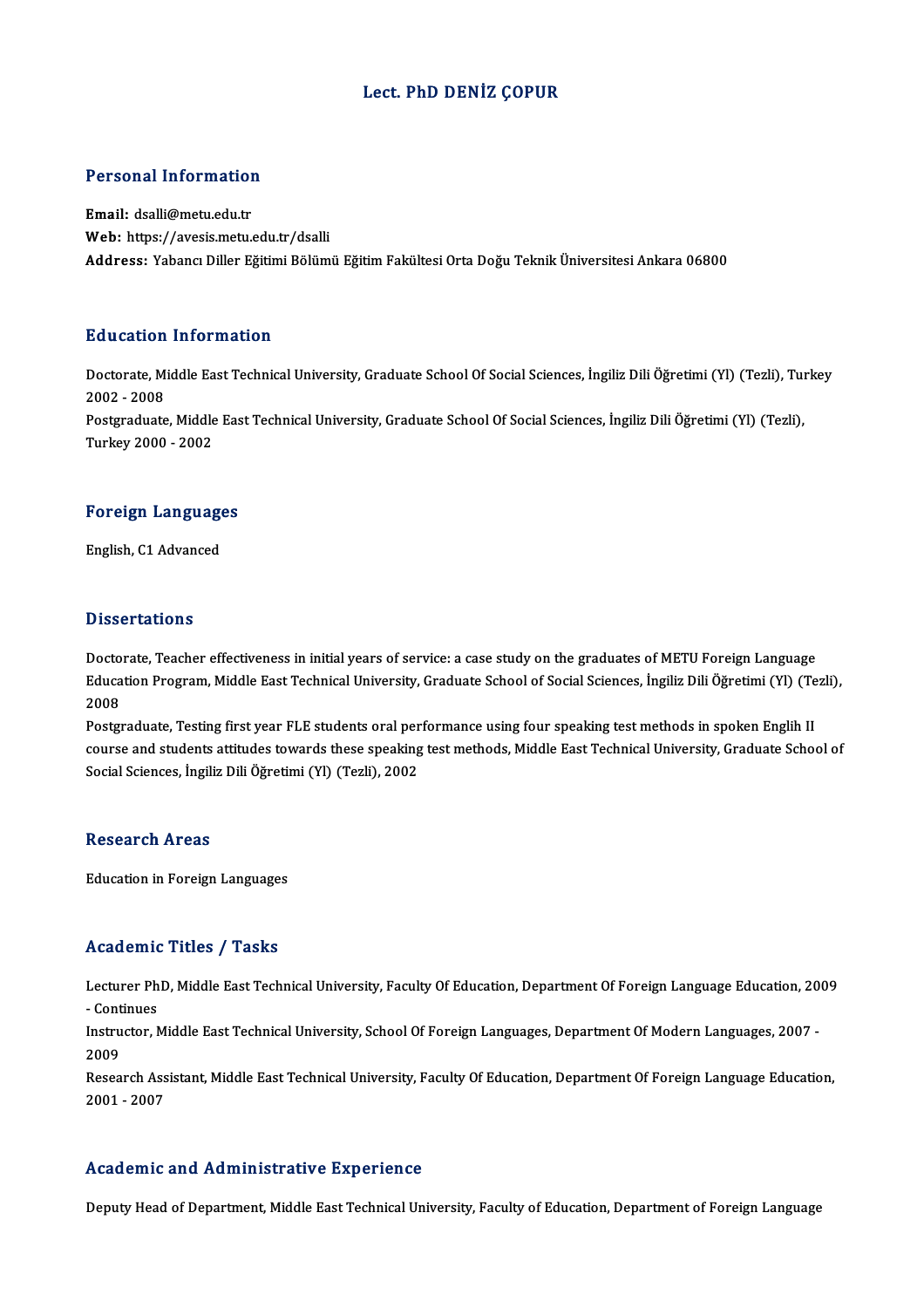Education, 2018 - Continues<br>Pregram Keendinatërë: Mide

Program Koordinatörü, Middle East Technical University, Faculty of Education, Department of Foreign Language<br>Education, 2013 - 2016 Education, 2018 - Contir<br>Program Koordinatörü,<br>Education, 2013 - 2016

#### Courses

Materials Adaptation and Evaluation, Undergraduate, 2020 - 2021

#### Advising Theses

Advising Theses<br>ÇOPUR D., EFL student teachers' professional identity construction in a dual diploma program, Postgraduate,<br>M.REKERECİ(Student), 2016 MAYISING THESES<br>COPUR D., EFL student teache<br>M.BEKERECİ(Student), 2016<br>COPUR D., The impact of teach ÇOPUR D., EFL student teachers' professional identity construction in a dual diploma program, Postgraduate,<br>M.BEKERECİ(Student), 2016<br>ÇOPUR D., The impact of teaching practicum on pre-service teachers' perception of ELT, P

M.BEKERECİ(Student), 2016<br>ÇOPUR D., The impact of teac<br>2016 COPUR D., The impact of teaching practicum on pre-service teachers' perception of ELT, Postgraduate, A.ARIĞ(St<br>2016<br>COPUR D., Engaging pre-service EFL teachers in the evaluation process: self-evaluation and peer evaluation

ÇOPUR D., Engaging pre-service EFL teachers in the evaluation process: self-evaluation and peer evaluation as a<br>reflective practice in the practicum /, Postgraduate, F.Gümüşok(Student), 2014 COPUR D., Engaging pre-service EFL teachers in the evaluation process: self-evaluation and peer evaluation as a<br>reflective practice in the practicum /, Postgraduate, F.Gümüşok(Student), 2014<br>COPUR D., Engaging pre - servic

reflective practice in the practicum, Postgraduate, F.GÜMÜŞOK(Student), 2014<br>COPUR D., How well do various assessment practices of the preparatory year english program predict the success of COPUR D., Engaging pre - service EFL teachers in the evaluation process: Self - evaluation and peer evaluation as a<br>reflective practice in the practicum, Postgraduate, F.GÜMÜŞOK(Student), 2014<br>COPUR D., How well do various

reflective practice in the practicum, Postgraduate, F.GÜMÜŞOK(Student), 2014<br>ÇOPUR D., How well do various assessment practices of the preparatory year english program predict the success of<br>students for TOEFL ITP (Institu COPUR D., How well do various assessment practices of the preparatory ye<br>students for TOEFL ITP (Institutional Testing Program)? A Case study at TO<br>Department of Foreign Languages, Postgraduate, S.Doğru(Student), 2013<br>COBU students for TOEFL ITP (Institutional Testing Program)? A Case study at TOBB University of Economics and Techonology<br>Department of Foreign Languages, Postgraduate, Ş.Doğru(Student), 2013<br>ÇOPUR D., Non-native EFL teachers'

Department of Foreign Languages, Postgraduate, Ş.Doğru(Student), 2013<br>ÇOPUR D., Non-native EFL teachers' foreign language listening and speaking anxiety and their perceived competencies in<br>teaching these skills, Postgradua

### Articles Published in Other Journals

rticles Published in Other Journals<br>I. Integrating intercultural communicative competence in teacher education for young learners.<br>COPUP D Integrati<br>COPUR D. Integrating intercultural communicative competence in teacher education for young learners.<br>ÇOPUR D.<br>Çankaya University Journal of Humanities and Social Sciences, vol.15, no.2, pp.330-347, 2021 (Other Refereed<br>National Jou ÇOPUR D.<br>Çankaya University Journal of Humanities and Social Sciences, vol.15, no.2, pp.330-347, 2021 (Other Refereed<br>National Journals) Cankaya University Journal c<br>National Journals)<br>II. What s up again Teacher<br>COPUP D National J<br>**What s u<br>COPUR D.**<br>LATEEL V. What s up again Teacher<br>COPUR D.<br>IATEFL Voices, no.252, pp.3, 2016 (Non-Refreed Journal)<br>A touch of L1 literature in nue service teacher train COPUR D.<br>IATEFL Voices, no.252, pp.3, 2016 (Non-Refreed Journal)<br>III. A touch of L1 literature in pre service teacher training<br>COPUR D. **IATEFL V**<br>**A touch (**<br>COPUR D.<br>The Teach A touch of L1 literature in pre service teacher training<br>COPUR D.<br>The Teacher Trainer, vol.30, no.2, pp.21-23, 2016 (Non-Refreed Journal)<br>What s un teacher IV. What s up teacher The Teach<br>W<mark>hat s u</mark><br>ÇOPUR D.<br>LATEEL V IATEFL Voices, no.248, pp.3, 2016 (Non-Refreed Journal) V. Using anecdotes in language classes ÇOPURD. Using anecdotes in language classes<br>ÇOPUR D.<br>English Teaching Forum, vol.46, no.1, pp.34-41, 2008 (Non-Refreed Journal)<br>A training session on autonomy for language teachers COPUR D.<br>English Teaching Forum, vol.46, no.1, pp.34-41, 2008 (Non-Re<br>VI. A training session on autonomy for language teachers English Te<br>**A trainin<br>ÇOPUR D.**<br>The Teach A training session on autonomy for language teachers<br>COPUR D.<br>The Teacher Trainer, vol.21, no.2, pp.6-7, 2007 (Non-Refreed Journal)<br>Short staries in teaching fansisn language skille COPUR D.<br>The Teacher Trainer, vol.21, no.2, pp.6-7, 2007 (Non-R<br>VII. Short stories in teaching foreign language skills<br>BİRLİK N., COPUR D. The Teacher Trainer<br>Short stories in te<br>BİRLİK N., ÇOPUR D.<br>Academis Exchange Academic Exchange Quarterly, vol.11, no.1, pp.93-97, 2007 (Refereed Journals of Other Institutions)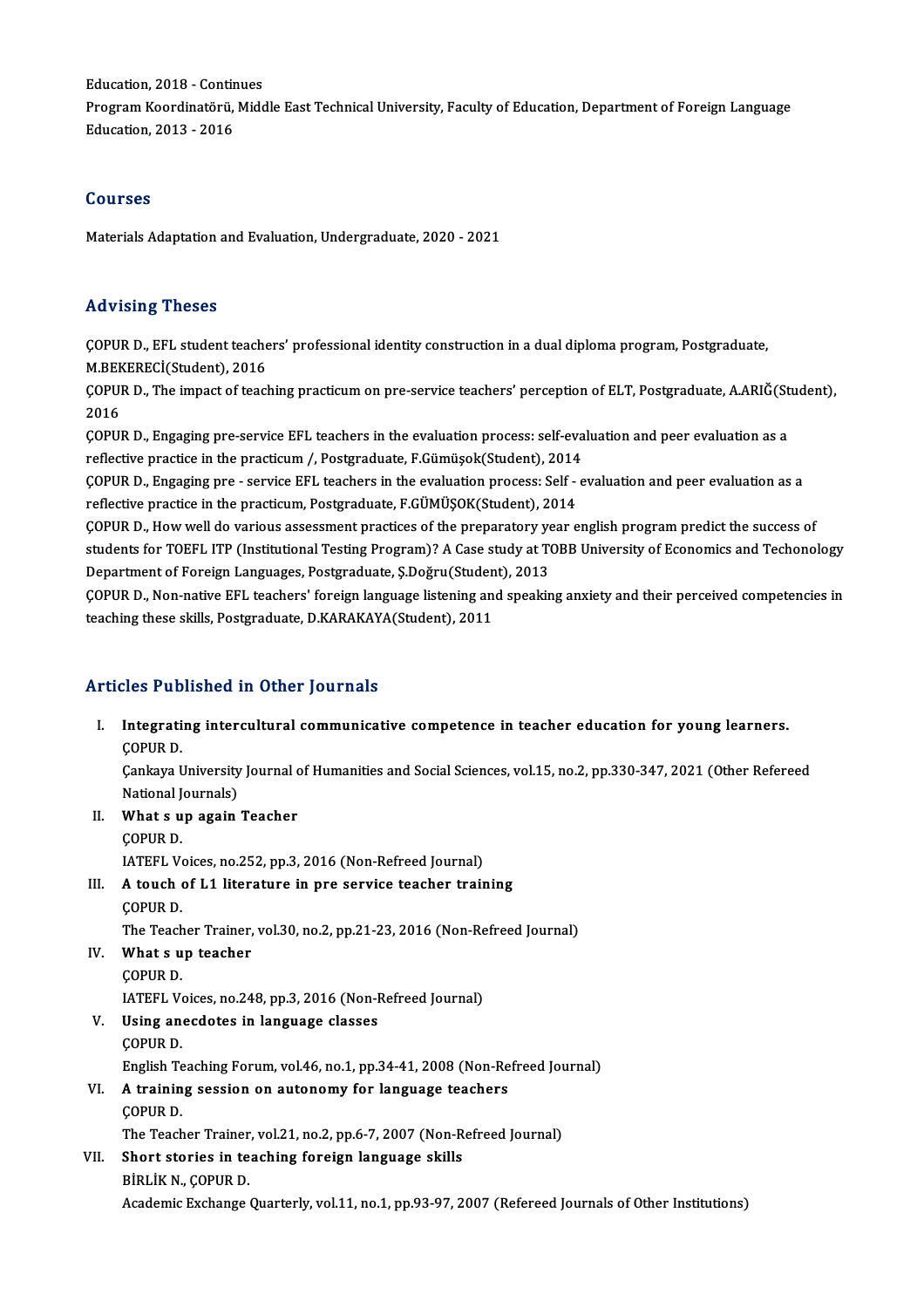VIII. Coping with the problems of mixed ability classes ÇOPURD. The Internet TESL Journal, vol.9, no.8, 2005 (Non-Refreed Journal)

#### Books&Book Chapters

- OOks & BOOk Chapters<br>I. Diller için Avrupa ortak başvuru metni: Öğrenme, öğretme ve değerlendirme Tamamlayıcı cilt<br>- CELİK S, KIRKÇÖZ V, CORUR D, İRÇİN R, ERRAY CETİNKAYA S tə di bəsin dilaptarı<br>Diller için Avrupa ortak başvuru metni: Öğrenme, öğreti<br>ÇELİK S., KIRKGÖZ Y., ÇOPUR D., İRGİN P., ERBAY ÇETİNKAYA Ş.<br>Milli Fğitim Pokanlığı 2021 Diller için Avrupa ortak<br>ÇELİK S., KIRKGÖZ Y., ÇOPU<br>Milli Eğitim Bakanlığı, 2021<br>Itam desisnı methods, te CELIK S., KIRKGÖZ Y., COPUR D., İRGİN P., ERBAY ÇETİNKAYA Ş.<br>Milli Eğitim Bakanlığı, 2021<br>II. Item design; methods, techniques and assessment criteria<br>COPUP D.
- Milli Eğitir<br>Item des:<br>ÇOPUR D.<br>in:Langus COPUR D.<br>in: Language assessment and test preperation in English as a foreign language (EFL) education., Çelik, Servet; Çelik,

COPUR D.<br>in: Language assessment and test preperation in English as a foreign:<br>Handan, Coombe, Christie, Editor, Vizetek, Ankara, pp.61-91, 2021<br>Classreem, assessment of sreun, discussions, in FAB: A med

## III. Classroom assessment of group discussions in EAP: A model for test design.<br>Kizilcik H. H., Copur D. Handan, Coombe, Chris<br>Classroom assessme<br>Kızılcık H. H. , Çopur D.<br>in: Classroom assessme

in: Classroom assessment for language teaching: challenges, choices, and consequences, Tahnee Bucher and Eddy Kızılcık H. H. , Çopur D.<br>in: Classroom assessment for language teaching: challenges, choices, and consequence<br>White, Editor, Cambridge Scholars Publishing, Newcastle Upon Tyne, pp.60-100, 2020<br>Cheating death White, Ed<br>Cheating<br>Çopur D.<br>in: Now y

### IV. Cheating death.<br>Copur D.

Cheating death.<br>Çopur D.<br>in: New ways in teaching with creative writing , Patrick P. Randolph and Joseph I. Ruppert, Editor, TESOL Press, Copur D.<br>in: New ways in teaching wi<br>Virginia, pp.214-215, 2020<br>Chaating Daath in: New ways in the Virginia, pp.214-2<br>V. Cheating Death<br>COPUP D. Virginia, p<br>Cheating<br>ÇOPUR D.<br>in: Now W

Cheating Death<br>ÇOPUR D.<br>in: New Ways in Teaching with Creative Writing, Patrick T. Randolph and Joseph Ruppert, Editor, TESOL Press,<br>Virginia. np.214, 215, 2020. COPUR D.<br>in: New Ways in Teaching w<br>Virginia, pp.214-215, 2020<br>Classroom Assessment s in: New Ways in Teaching with Creative Writing, Patrick T. Randolph and Joseph Rupp<br>Virginia, pp.214-215, 2020<br>VI. Classroom Assessment of Group Discussions in EAP:A Model for Test Desig<br>VIZU CIV H. H. COPUP D

## Virginia, pp.214-215, 2020<br>Classroom Assessment<br>KIZILCIK H. H. , ÇOPUR D.<br>in: Classroom Assessment

KIZILCIK H. H. , ÇOPUR D.<br>in: Classroom Assessment for Language Teaching: Challenges, Choices, and Consequences, Eddy White and Tahnee KIZILCIK H. H. , ÇOPUR D.<br>in: Classroom Assessment for Language Teaching: Challenges, Choices, and Consequenc<br>Bucher, Editor, Cambridge Scholars Publishing, Newcastle upon Tyne, pp.60-100, 2020<br>The New Year Class Bucher, E<br>The New<br>Çopur D.<br>in: New V

### VII. The New Year Class<br>Copur D.

The New Year Class<br>Çopur D.<br>in: New Ways in Teaching With Music, Jean L. Arnold and Emily Herrick (Eds.), Editor, TESOL Press, Virginia,<br>nn 196 197 2017 Çopur D.<br>in: New Ways in Te<br>pp.186-187, 2017

# pp.186-187, 2017<br>Refereed Congress / Symposium Publications in Proceedings

efereed Congress / Symposium Publications in Proceedings<br>I. Teacher Professional Development during the Pandemic: Reflections from across the Globe&nbsp;<br>COPUP D. FPDU Z. SESEN F Teacher Professional Devel<br>COPUR D., ERDİL Z., ŞEŞEN E.<br>SSTESOL Hubrid annual canfe Teacher Professional Development during the Pandemic: Reflections from acr<br>ÇOPUR D., ERDİL Z., ŞEŞEN E.<br>SSTESOL Hybrid annual conference, Florida, United States Of America, 28 October 2021<br>Whore do we [teachers and trainar

- COPUR D., ERDİL Z., ŞEŞEN E.<br>SSTESOL Hybrid annual conference, Florida, United S.<br>II. Where do we [teachers and trainers] go now?<br>COPUR D. SSTESOL<br>Where de<br>COPUR D.<br>INNOVARI Where do we [teachers and trainers] go now?<br>ÇOPUR D.<br>INNOVAPROS 2020 Yıldız Technical University, School of Languages Conference. Istanbul, Turkey., İstanbul, Turkey, COPUR D.<br>INNOVAPROS 2020 Yıl<br>15 - 16 October 2020<br>"Awaranasa is innev INNOVAPROS 2020 Yıldız Technical University, School of Lang<br>15 - 16 October 2020<br>III. "Awareness is irreversible": ICC in Teacher Education.
- 15 16 0<br>**"Awaren**<br>Çopur D.<br>Tourade
	-

**"Awareness is irreversible": ICC in Teacher Education.**<br>Çopur D.<br>Towards Higher Education (THE) Boğaziçi University School of Foreign Languages 2nd ELT Conference, İstanbul,<br>Turkay 27, 28 Sentember 2019. Copur D.<br>Towards Higher Education (THE)<br>Turkey, 27 - 28 September 2019<br>"I holiave in the beauty of dif Turkey, 27 - 28 September 2019

IV. "I believe in the beauty of differences": A workshop on Intercultural Communicative Competence.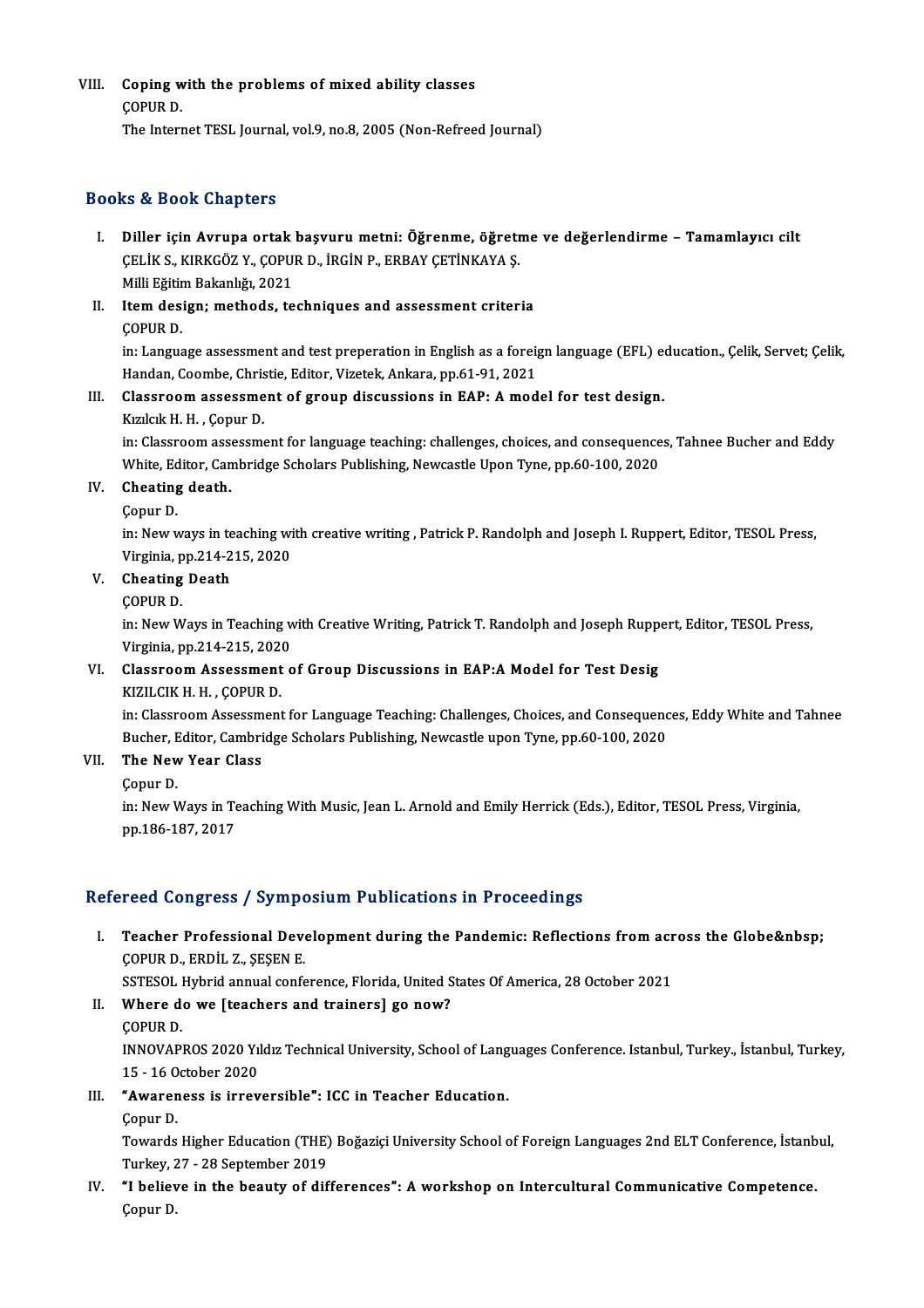FLE Joint Conference: Unity in Diversity. TOBB University, Ankara, Turkey, 21 - 22 June 2019<br>Designing Integrated Oral Assessment Croup Tasks for Classroom: A Prastical Any

- FLE Joint Conference: Unity in Diversity. TOBB University, Ankara, Turkey, 21 22 June 2019<br>V. Designing Integrated Oral Assessment Group Tasks for Classroom: A Practical Approach<br>V. FLE Joint Conference: Uni<br>Designing Integrated O<br>KIZILCIK H. H. , ÇOPUR D.<br>LATEEL TEASIC Wobinan Designing Integrated Oral Assessment G<br>KIZILCIK H. H. , ÇOPUR D.<br>IATEFL TEASIG Webinar, 20 November 2018<br>Designing a Dunamis Beading inte Speak
- KIZILCIK H. H., ÇOPUR D.<br>IATEFL TEASIG Webinar, 20 November 2018<br>VI. Designing a Dynamic Reading-into-Speaking Test for Tertiary Level EAP Classes<br>KIZILCIK H. H. COBUR D. IATEFL TEASIG Webinar,<br>Designing a Dynamic R<br>KIZILCIK H. H. , ÇOPUR D.<br>American Association of A Designing a Dynamic Reading-into-Speaking Test for Tertiary Level EAP Classes<br>KIZILCIK H. H. , ÇOPUR D.<br>American Association of Applied Linguistics 2018, Chicago, United States Of America, 24 - 27 March 2018<br>Insider Peflec KIZILCIK H. H., ÇOPUR D.<br>American Association of Applied Linguistics 2018, Chicago, United States Of American Association of Applied Linguistics 2018, Chicago, United States Of American VII.<br>DEWAN A. S. KIZU CIK H. H. COPU
- American Association of Applied Linguis<br>Insider Reflections on the British C<br>DEWAN A.S., KIZILCIK H. H., ÇOPUR D. Insider Reflections on the British Council Report: The EMI Perspective<br>DEWAN A.S., KIZILCIK H. H., ÇOPUR D.<br>oğaziçi University School of Foreign Languages 1st ELT Conference. Towards Higher Education (THE): Bridging<br>the Ca DEWAN A. S. , KIZILCIK H. H. , ÇOPUR D.<br>oğaziçi University School of Foreign Lang<br>the Gap., İstanbul, Turkey, 15 April 2017<br>An Interactive Appreach to Booding oğaziçi University School of Foreign Languages 1st ELT Conference. Towards Highe:<br>the Gap., İstanbul, Turkey, 15 April 2017<br>VIII. **An Interactive Approach to Reading via WhatsApp: A Sociocultural Model**
- the Gap., İstanbul, Turkey<br>An Interactive Approa<br>ÇOPUR D., KIZILCIK H. H.<br>IConFCS2017, Hyaga Jan An Interactive Approach to Reading via Whats.<br>COPUR D., KIZILCIK H. H.<br>IConEGS2017, Hyogo, Japan, 4 - 06 April 2017, vol.1<br>Integrating Dunamic Assessment Principles in:

IConEGS2017, Hyogo, Japan, 4 - 06 April 2017, vol.1

COPUR D., KIZILCIK H. H.<br>IConEGS2017, Hyogo, Japan, 4 - 06 April 2017, vol.1<br>IX. Integrating Dynamic Assessment Principles in Testing Discussion Skills Operationalizing Theory<br>KIZILCIK H. H., COPUR D. Integrating Dynamic Assessment Principles in Testing Discussion Skills Operationalizing Theory<br>KIZILCIK H. H. , ÇOPUR D.<br>IATEFL Testing, Evaluation and Assessment Special Interest Group (TEA IG) Conference, Aigle, Switzerl

KIZILCIK H. H.<br>IATEFL Testing<br>October 2016<br>Designing a f IATEFL Testing, Evaluation and Assessment Special Interest Group (TEA IG) Conference, Aigle, Switzerland, 28<br>October 2016<br>X. Designing a Group Dynamic Assessment Frame for Group Discussions An Exam Validation Study<br>X. Prin

October 2016<br>Designing a Group Dyn<br>KIZILCIK H. H. , ÇOPUR D.<br>American Asseciation for Designing a Group Dynamic Assessment Frame for Group Discussions An Exam Validation Study<br>KIZILCIK H. H. , ÇOPUR D.<br>American Association for Applied Linguistics 2016 Conference, Orlando, Florida, United States Of America,

KIZILCIK H. H. , ÇOPUR D.<br>American Association for Applied Linguistics 2016 Conference, Orlando, Florida, United States Of America, 8 - 12<br>April 2016 American Association for Applied Linguistics 2016 Conference, Orlando, Florida, United States Of Am<br>April 2016<br>XI. Engaging PreService EFL Teachers in Self Evaluation and Peer Evaluation for Reflection<br>CÜMÜSOKE COPUED

April 2016<br><mark>Engaging PreService</mark><br>GÜMÜŞOK F., ÇOPUR D.<br>12th ODT<sup>i</sup>l Internations Engaging PreService EFL Teachers in Self Evaluation and Peer Evaluation for Reflection<br>GÜMÜŞOK F., ÇOPUR D.<br>12th ODTÜ International ELT Convention: Celebrating Diversity, Ankara, Turkey, 25 - 26 May 2015<br>ESB What does the

- GÜMÜŞOK F., ÇOPUR D.<br>12th ODTÜ International ELT Convert<br>XII. ESP What does the Faculty Say<br>COPUR D., KIZILCIK H. H. 12th ODTÜ International<br>**ESP What does the Faque COPUR D., KIZILCIK H. H.**<br>The Second International The Second International Conference on Teaching English for Specific Purposes and New Language Learning COPUR D., KIZILCIK H. H.<br>The Second International Conference on Teaching English for S.<br>Technologies., NİŞ, Serbia And Montenegro, 22 - 24 May 2015<br>A sada for abiastive uniting An astion researsh
- XIII. A code for objective writing An action research<br>COPUR D., KIZILCIK H. H. Technologies., NİŞ, Serbia<br>A code for objective w<br>ÇOPUR D., KIZILCIK H. H.<br>LATEEL Annual Corforen A code for objective writing An action research<br>ÇOPUR D., KIZILCIK H. H.<br>IATEFL Annual Conference and Exhibition, harrogate, United Kingdom, 2 - 05 April 2014, pp.63-64<br>Managing Program Evoluation Giving Voise to Stakebold COPUR D., KIZILCIK H. H.<br>IATEFL Annual Conference and Exhibition, harrogate, United Kingdo<br>XIV. Managing Program Evaluation Giving Voice to Stakeholders<br>KIZU CIV H. H. COPUP D.
- 

**IATEFL Annual Conferenc<br>Managing Program Eva<br>KIZILCIK H. H. , ÇOPUR D.<br>ELT Incland Conference.** Managing Program Evaluation Giving Voice to Stakeholde<br>KIZILCIK H. H. , ÇOPUR D.<br>ELT Ireland Conference., Dublin, Ireland, 21 - 22 February 2015<br>Managing program evoluation Giving voices to stakabold. KIZILCIK H. H. , ÇOPUR D.<br>ELT Ireland Conference., Dublin, Ireland, 21 - 22 February 2015<br>XV. Managing program evaluation Giving voices to stakeholders<br>KIZILCIK H. H. , COPUR D. ELT Ireland Conference., Dublin, Ireland, 21 - 22 February 2015

Managing program evaluation Giving voices to stakeholders<br>KIZILCIK H. H. , ÇOPUR D.<br>ELT Ireland Conference: Destination Education: The next step in a connected world for ELT managers, teachers<br>and learners, Dublin, Ireland

KIZILCIK H. H. , ÇOPUR D.<br>ELT Ireland Conference: Destination Education: The n<br>and learners, Dublin, Ireland, 21 - 22 February 2015<br>Tests as Sequrity Values Baskwash Effect on Co and learners, Dublin, Ireland, 21 - 22 February 2015

XVI. Tests as Security Valves Backwash Effect on Course Syllabus<br>Kizilcik H. H., Çopur D.

Tests as Security Valves Backwash Effect on Course Syllabus<br>Kızılcık H. H. , Çopur D.<br>IATEFL Testing, Evaluation and Assessment SIG Conference: Language testing: Current trends and future needs.,<br>Cranada Spain. 22 . 25 Oct Kızılcık H. H. , Çopur D.<br>IATEFL Testing, Evaluation and Assess<br>Granada, Spain, 23 - 25 October 2014<br>A sada far abiastive uniting An as Granada, Spain, 23 - 25 October 2014

- XVII. A code for objective writing An action research study<br>COPUR D., KIZILCIK H. H. IATEFL Annual Conference and Exhibition, HARROGATE, United Kingdom, 2 - 05 April 2014, pp.63-64 COPUR D., KIZILCIK H. H.<br>IATEFL Annual Conference and Exhibition, HARROGATE, United Kingd<br>XVIII. Testing English as a world language challenges and solutions<br>XVIII. VIZU CIV H. H. COPUR D.
- IATEFL Annual Conferenc<br>Testing English as a wo<br>KIZILCIK H. H. , ÇOPUR D.<br>LATEFL Testing Evaluatio KIZILCIK H. H. , ÇOPUR D.<br>IATEFL Testing, Evaluation and Assessment SIG Conference: Diversity, plurilingualism and their impact on

language testing and assessment., Siena, Italy, 22 - 23 November 2013

XIX. Scaffolding secondary school students to understand and enjoy poetry